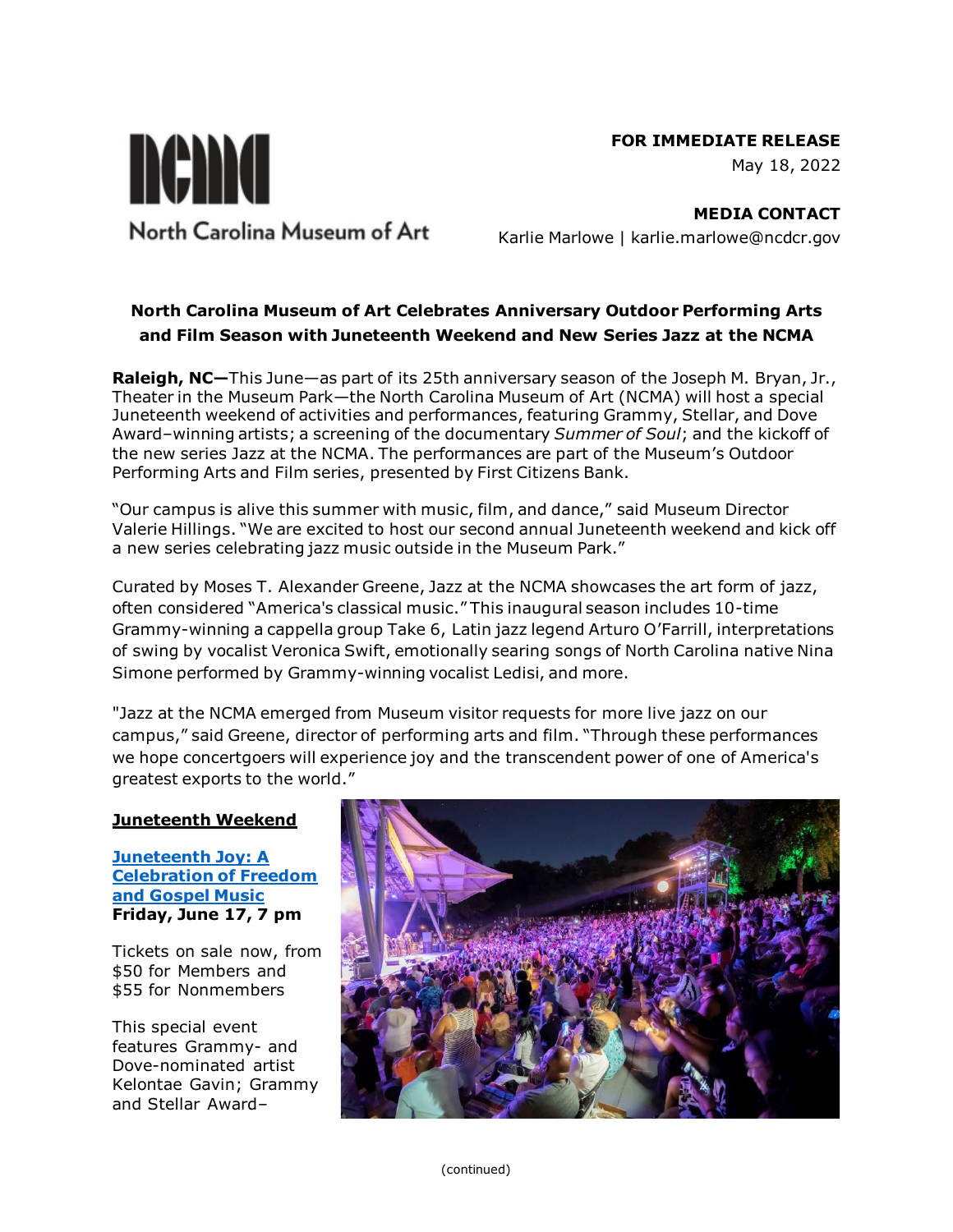winning vocalists Kierra Sheard and Le'Andria Johnson; and Grammy, Stellar, and Dove Award–winning gospel music legends Bishop Hezekiah Walker and Fred Hammond.

#### **Kelontae Gavin**

Whether you know the 21-year-old gospel music sensation Kelontae Gavin as the viral "Cafeteria Singer," a *Billboard*-charting artist, or a Stellar and Dove Award nominee, chances are you don't know his full story. Gavin's first album, *The Higher Experience*, was released in April 2018. It debuted at number two on *Billboard*'s Top Gospel Albums chart. "No Ordinary Worship" spent nearly a year on the Gospel Airplay chart. In 2019 Gavin was nominated for four Stellar Awards and nominated for a Dove Award (for New Artist of the Year).



## **Kierra Sheard**

Kierra Sheard is no stranger to breaking new ground. After all, the young dynamo grew up with two gospel barrier-breakers as role models: mother Karen Clark Sheard, a member of legendary group the Clark Sisters, and grandmother/Clark matriarch Dr. Mattie Moss Clark. Now the Grammy and Stellar Award–winning artist is back with her first project in five years. Released on her family's Karew Entertainment label, the highly anticipated album has already produced the genre-blurring hits "Don't Judge Me," featuring Missy Elliott, and "It Keeps Happening."

## **Le'Andria Johnson**

Grammy Award–winning recording artist Le'Andria Johnson has taken the gospel music scene by storm since being crowned the season three winner of BET's Sunday Best in 2010. In 2011 Johnson received her first Grammy Award for Best Gospel/Contemporary Christian Music performance for her debut single, "Jesus." In 2019 she released the prolific song "Deliver Me" with Grammy and Stellar Award–winning producer and recording artist Donald Lawrence. They earned a *Billboard* No. 1 hit with "This Is My Exodus (Deliver Me)."

## **Hezekiah Walker**

Hezekiah Walker's signature sound has set an international standard in gospel music. Walker, the multiple Grammy Award–winning, newly inducted Gospel Music Hall of Famer, continues to uplift the masses with inspirational songs that focus on maintaining faith and overcoming life's daunting moments. He has earned multiple music awards and two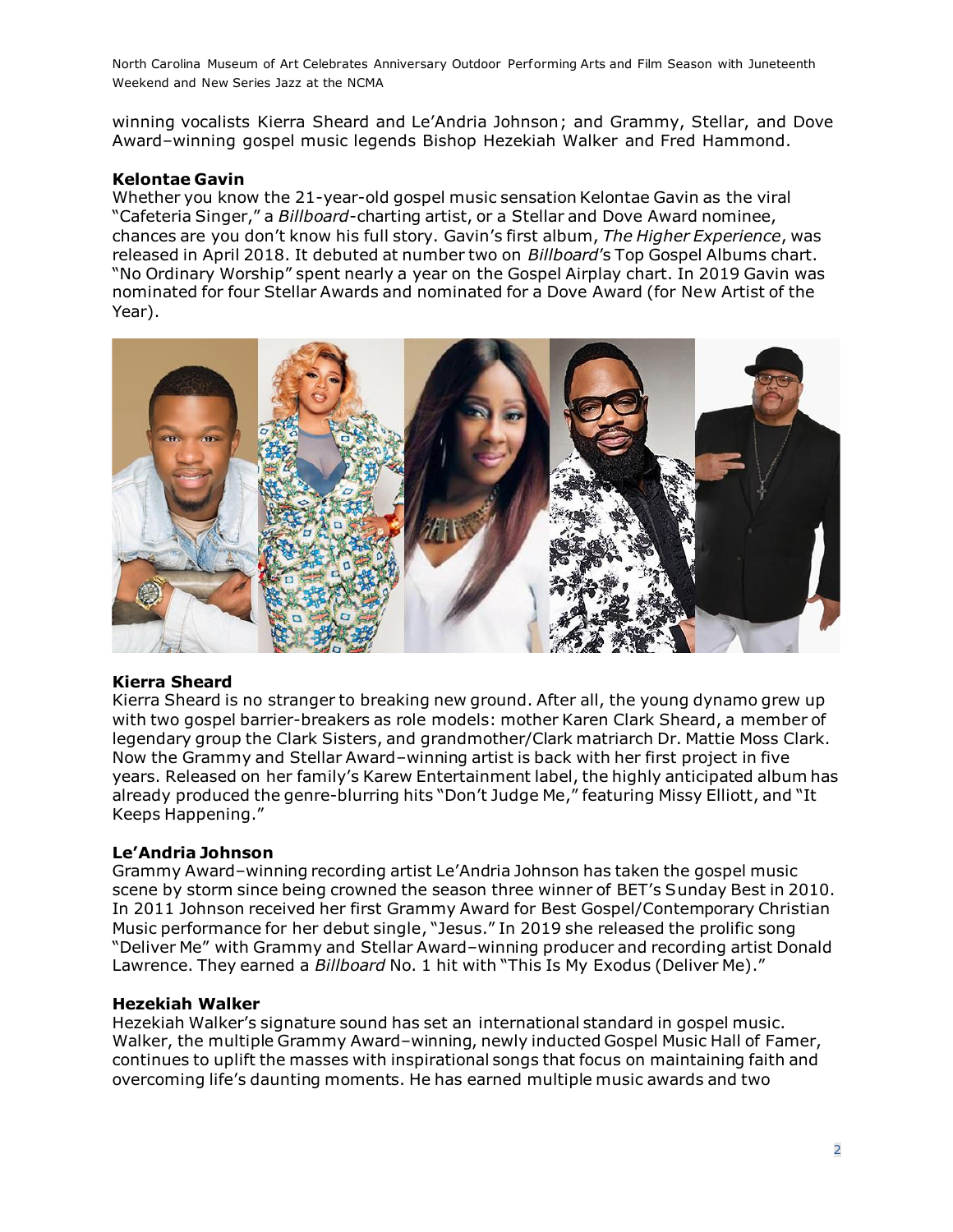Grammys for Best Gospel Album for *Live in Atlanta at Morehouse College* in 1994 and *Love Is Live!* in 2001.

#### **Fred Hammond**

For more than 40 years, music lovers around the world have known Grammy Award– winning artist Fred Hammond as a gifted vocalist, songwriter, musician, producer, and arranger. But as his peers and supporters alike have so reverently declared, he is without debate the architect behind the creation of a genre of gospel music called Urban Praise and Worship. As a result Hammond has become one of the most respected names in the music industry. *Essence* magazine (2017 Collector's Edition) named him one of the 50 greatest male singers of all time.

#### **[Juneteenth Joy: The Sound, Fashion, and Cinema of Freedom](https://ncartmuseum.org/events/juneteenth-joy-the-sound-fashion-and-cinema-of-freedom/?occurrence=2022-06-18)**

**Saturday, June 18 Brian Dawson DJ set and dance party, 6 pm Film screening, 8:30 pm**

Tickets on sale now, \$10 for Members and \$12 for Nonmembers

Join the NCMA to celebrate Black culture, wear iconic 1960s fashions, and remember the music of a people as they fought for civil rights in the United States. This outdoor event features a dance party with grooves by DJ Brian Dawson from all soul genres followed by a screening of the Oscar-winning documentary *Summer of Soul*, directed by Ahmir "Questlove" Thompson.

#### **[Jazz at the NCMA](https://ncartmuseum.org/2022-jazz-at-the-ncma/)**

Tickets for all shows go on sale Thursday, May 19, at 10 am for Members and Friday, May 20, at 10 am for Nonmembers

#### **Jazz at the NCMA presents: Ledisi [Sings Nina, with Special Guest Al Strong](https://ncartmuseum.org/events/jazz-at-the-ncma-nina-and-me-ledisi-with-special-guest-al-strong/?occurrence=2022-06-23) Thursday, June 23, 7:30 pm**

Tickets from \$44.50 for Members and \$49.50 for Nonmembers

Powerhouse vocalist Ledisi takes on legendary singer and musician Nina Simone's emotionally searing, socially conscious songs on *Ledisi Sings Nina*, nominated for Outstanding Jazz Album (NAACP Image Awards). Join this 2021 Grammy Award–winning singer for a soulstirring tribute to a true North Carolina treasure. Lidisi is joined by special guest Al Strong, a



two-time Grammy-nominated trumpet player, composer, recording artist, and educator, and cofounder of the Art of Cool nonprofit, which spawned the original Art of Cool Music Festival in Durham, NC, and the StArt of Cool youth summer camp.

**[Jazz at the NCMA presents: Jonathan Butler, with Special Guest Avery Sunshine](https://ncartmuseum.org/events/jazz-at-the-ncma-jonathan-butler-with-special-guest-avery-sunshine/?occurrence=2022-06-30) Thursday, June 30, 7:30 pm**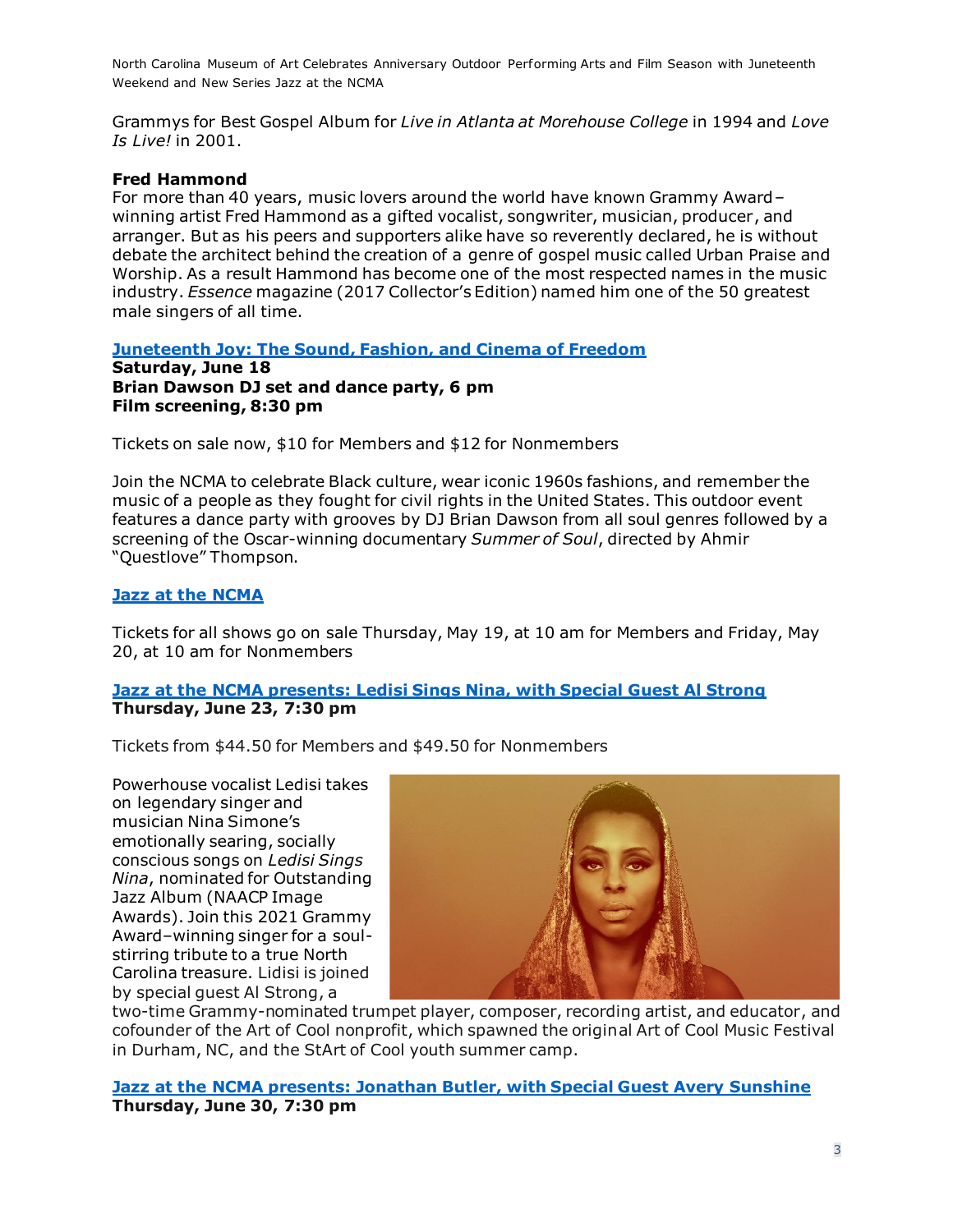Tickets from \$31.50 for Members and \$35 for Nonmembers

Born in South Africa under the shadow of apartheid and raised in poverty, singer-songwriter and guitarist Jonathan Butler was the first Black artist to be played on white South African radio and to appear on national television. His first single won the South African equivalent to a Grammy and his commitment to his craft came to fruition with his self-titled debut album, which received a Grammy nomination for the pop hit "Lies." Special guest Avery Sunshine, most known for the #1 *Billboard* chart hit single "Call My Name" from her critically heralded sophomore project *The Sunroom*, was awarded ASCAP's Rhythm and Soul Song of the Year Award.

#### **[Jazz at the NCMA presents: Take 6, with Special Guest Najee](https://ncartmuseum.org/events/jazz-at-the-ncma-presents-take-6-with-special-guest-najee/?occurrence=2022-07-07) Thursday, July 7, 7:30 pm**

Tickets from \$31.50 for Members and \$35 for Nonmembers

Jazz at the NCMA is excited to welcome 10-time Grammy Award–winning a cappella group Take 6 for an evening of straight-ahead jazz, pop, adult R&B, doo-wop, and the blues. Multiplatinum saxophonist and flutist Najee kicks off the night with the best in contemporary jazz stylings.

#### **[Jazz at the NCMA presents: Arturo O'Farrill and](https://ncartmuseum.org/events/jazz-at-the-ncma-presents-arturo-ofarrill-and-the-afro-latin-jazz-ensemble-with-special-guest-veronica-swift/?occurrence=2022-07-14)  [the Afro Latin Jazz Ensemble, with Special Guest](https://ncartmuseum.org/events/jazz-at-the-ncma-presents-arturo-ofarrill-and-the-afro-latin-jazz-ensemble-with-special-guest-veronica-swift/?occurrence=2022-07-14)  [Veronica Swift](https://ncartmuseum.org/events/jazz-at-the-ncma-presents-arturo-ofarrill-and-the-afro-latin-jazz-ensemble-with-special-guest-veronica-swift/?occurrence=2022-07-14) Thursday, July 14, 7:30 pm**

Tickets from \$31.50 for Members and \$35 for Nonmembers

Proclaimed by the *New York Times* as the "leader of the 'first family of Afro-Cuban jazz,'" pianist, composer, and educator Arturo O'Farrill began with the Carla Bley Band and continued as a solo performer with a wide spectrum of artists, including Dizzy Gillespie, Lester Bowie, Wynton Marsalis, and Harry Belafonte. Special guest Veronica Smith recorded her first album, *Veronica's House of Jazz*, when she was only nine years old. On *This Bitter Earth*, her most recent album, Swift covers multiple genres, including jazz, American musicals, vintage R&B, and contemporary rock.



## **Additional Outdoor Performing Arts and Film Season dates**

Juneteenth weekend and Jazz at the NCMA are part of the Museum's 2022 Outdoor Performing Arts and Film season spanning concerts, film, and dance, on sale now. See the season below and learn more at [ncartmuseum.org/performances.](https://ncartmuseum.org/events-and-exhibitions/programs/performances-and-concerts/)

#### **Concerts**

[The NCMA and Cat's Cradle present Old Crow Medicine Sho](https://ncartmuseum.org/events/the-ncma-and-cats-cradle-present-old-crow-medicine-show/)w with Gangstagrass, Friday, May 20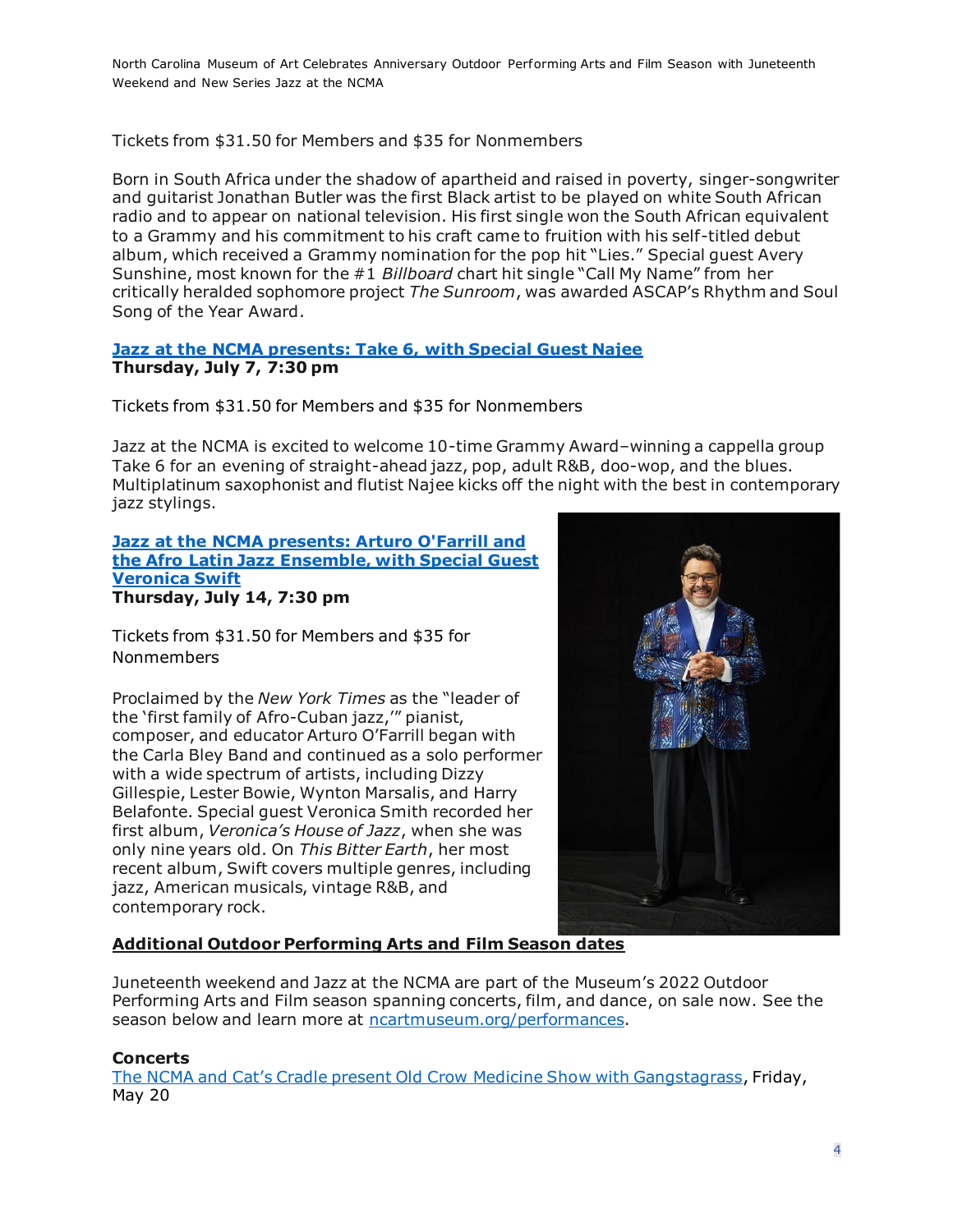[Herbie Hancock,](https://ncartmuseum.org/events/herbie-hancock/) Sunday, May 29

[The Mavericks with Maggie Rose,](https://ncartmuseum.org/events/the-mavericks-with-maggie-rose/) Wednesday, June 8

[Stephanie Mills with Special Guest Will Downing, presented in Association with the African](https://ncartmuseum.org/events/the-ncma-presents-in-association-with-the-african-american-cultural-festival-of-raleigh-and-wake-county-stephanie-mills-with-special-guest-will-downing/)  [American Cultural Festival of Raleigh & Wake County,](https://ncartmuseum.org/events/the-ncma-presents-in-association-with-the-african-american-cultural-festival-of-raleigh-and-wake-county-stephanie-mills-with-special-guest-will-downing/) Friday, September 2

[The NCMA and Cat's Cradle present Lake Street Driv](https://ncartmuseum.org/events/the-ncma-presents-lake-street-dive/)e with The Dip, Wednesday, September 14

[The NCMA and Cat's Cradle present Watchhous](https://ncartmuseum.org/events/the-ncma-and-cats-cradle-present-watchhouse/)e with Allison De Groot and Tatiana [Hargreaves,](https://ncartmuseum.org/events/the-ncma-and-cats-cradle-present-watchhouse/) Saturday, October 1

The NCMA and Come Hear NC [present Music at the Museum Festival,](https://ncartmuseum.org/events/the-ncma-and-come-hear-nc-present-music-at-the-museum-festival/) Saturday, October 8

#### **Film** *[Encanto](https://ncartmuseum.org/events/outdoor-films-encanto/)*, Friday, June 24

*[Soul,](https://ncartmuseum.org/events/outdoor-films-soul/)* Saturday, June 25

*[Spider-Man: No Way Home,](https://ncartmuseum.org/events/outdoor-films-spider-man-no-way-home/)* Friday, July 8

*[Shang-Chi and the Legend of the Ten Rings](https://ncartmuseum.org/events/outdoor-films-shang-chi-and-the-legend-of-the-ten-rings/)*, Saturday, July 9

*Dune* [\(2021\),](https://ncartmuseum.org/events/outdoor-films-dune/) Saturday, July 23

*[Judas and the Black Messiah](https://ncartmuseum.org/events/outdoor-films-judas-and-the-black-messiah/)*, Saturday, July 30

*[Nightmare Alley](https://ncartmuseum.org/events/outdoor-films-nightmare-alley/)*, Saturday, August 6

*[Nomadland,](https://ncartmuseum.org/events/outdoor-films-nomadland/)* Saturday, August 13

*[West Side Story](https://ncartmuseum.org/events/outdoor-films-west-side-story/)* (2021), Saturday, August 27

#### **Dance**

[NCMA Groove: The Joy of Soul,](https://ncartmuseum.org/events/ncma-groove-the-joy-of-soul/) Sunday, July 17

[Choreographers Spotlight Series, sponsored by Carolina Ballet,](https://ncartmuseum.org/events/choreographers-spotlight-series-sponsored-by-carolina-ballet-2/) Friday, August 26

[NCMA Groove: The Joy of Latinx Music,](https://ncartmuseum.org/events/ncma-groove-the-joy-of-latinx-music-2/) Sunday, September 18

#### **Sponsors**

Season Presenting Sponsor: First Citizens Bank



Supporting sponsor: Robert and Mercedes Eichholz Foundation